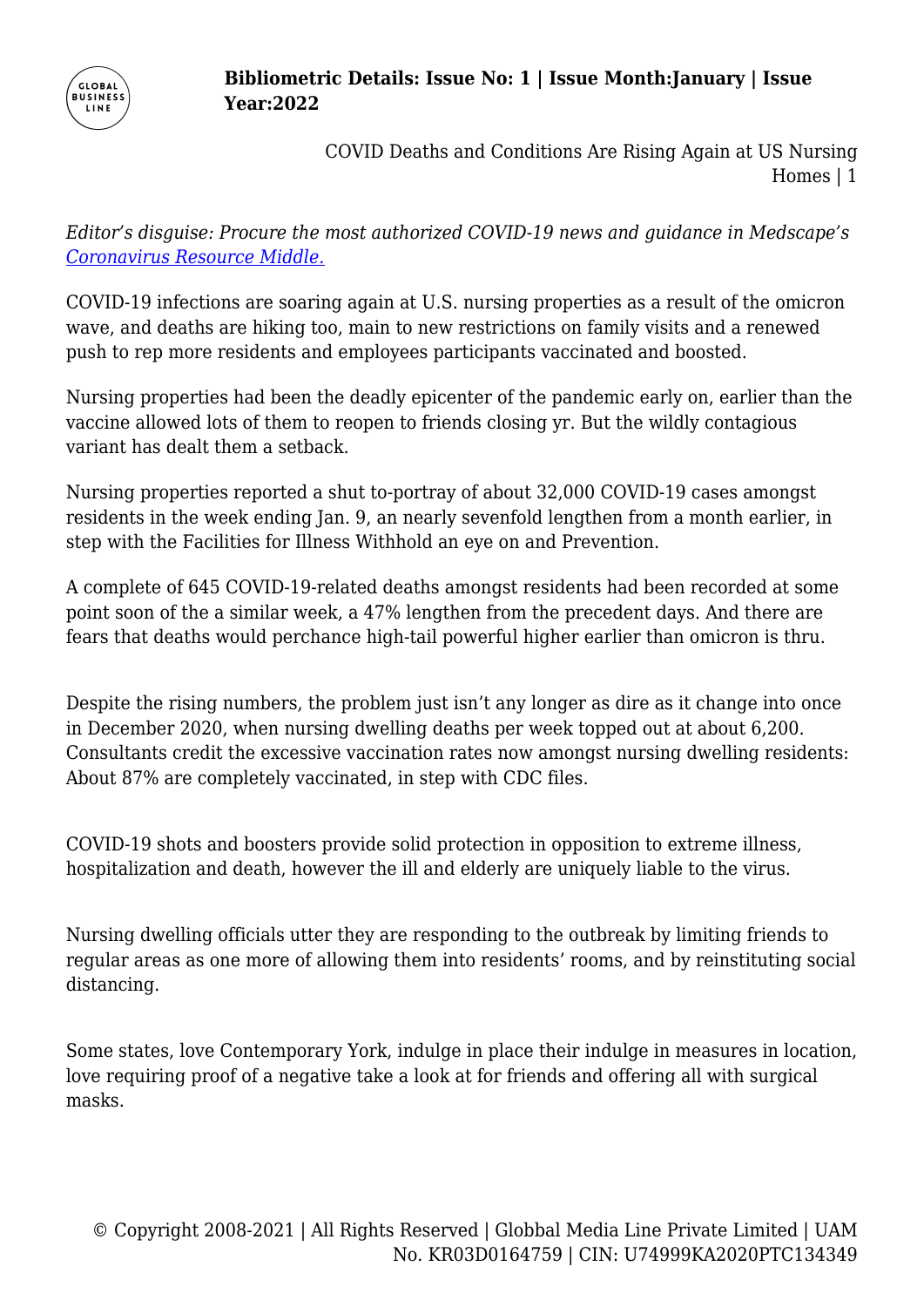

## **Bibliometric Details: Issue No: 1 | Issue Month:January | Issue Year:2022**

COVID Deaths and Conditions Are Rising Again at US Nursing Homes | 2

Nursing properties are also working to drive up vaccination numbers, namely for boosters. Sixty-three p.c of nursing dwelling residents nationally indulge in bought an additional dose.

Booster numbers are powerful worse for employees participants. About 83% are completely vaccinated, however excellent 29% indulge in gotten an additional dose.

Nursing properties had been retaining vaccine clinics and city hall meetings to stress the importance of the shots.

They also got one other tool to lengthen vaccinations Thursday when the U.S. Supreme Court upheld a Biden administration vaccine mandate for most health care employees in the U.S.

About 57,200 nursing dwelling employees — by a ways the excellent number on portray at some point soon of the pandemic — had the virus in the week ending Jan. 9, a larger than tenfold lengthen from a month earlier, in step with the CDC.

Sharon Wheeler change into once anxious to be taught that her 88-yr-ragged, dementiafather recently decreased in size COVID-19 at a Naperville, Illinois, nursing dwelling. She talked about she hopes the truth that he is completely vaccinated and boosted will abet him pull thru.

She talked about she suspects friends and residents coming and going all the device in which thru the holidays brought COVID-19 inside of. Wheeler hasn't been allowed to survey her father, however the staff informed her he had soft indicators.

"I labored so titillating to make sure he by no strategy got (COVID-19), on myth of I change into once so unnerved," she talked about. "He's such an older man, and I make no longer wish to lose him this strategy."

Vaccines are correct one in all the many instruments that must be frail to shield the elderly in opposition to omicron, talked about Eric Feigl-Ding, an epidemiologist and senior fellow at the Federation of American Scientists. He also suggested testing of holiday makers, principal boosters and the utilization of clinical-grade masks love N95s and excessiveeffectivity air filters.

"We've to originate a Fortress Knox around retaining nursing properties, however we're no longer doing that true now, and that is clarification why cases are surging," Feigl-Ding talked about Thursday. "We are going to indulge in exponential numbers of hospitalizations and deaths."